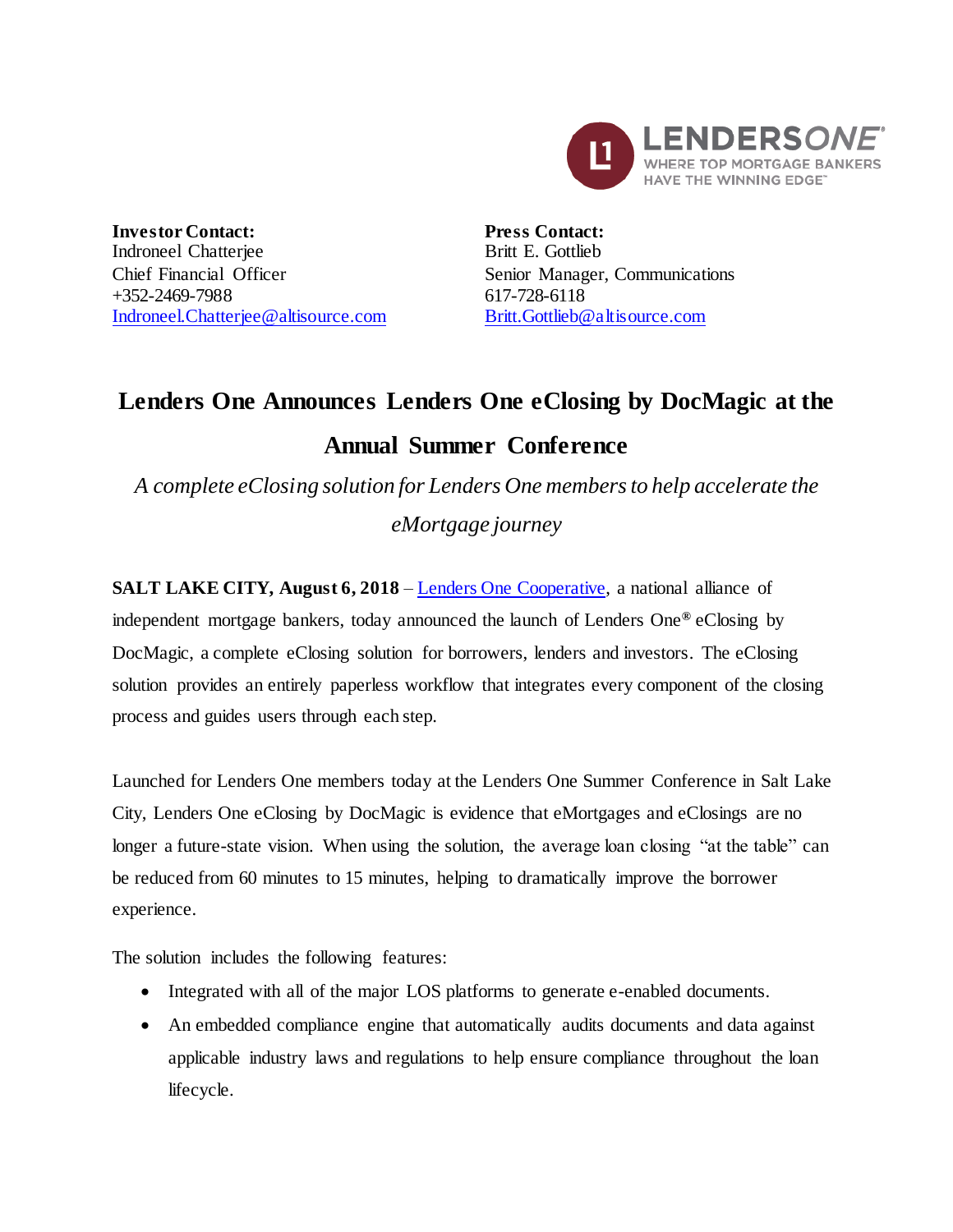- eNotary technology for in-person electronic notarization or remote online notarization where permissible.
- The ability to deliver a MISMO SMARTDoc<sup>®</sup> eNote with direct connectivity to the MERS® eRegistry.
- A secure, certified eVault which provides long-term storage and eDelivery to warehouse banks and investors and features a date-stamped and time-stamped audit trail to help show proof of compliance at all times.

"Our eClosing technology puts Lenders One members at the forefront of the eMortgage evolution, a sought after capability made possible through our collaboration with DocMagic," said Michael Kuentz, CEO of Lenders One. "Importantly, the eClosing solution incorporates feedback received from our members and service providers, helping ensure we address their needs. Our comprehensive eClosing solution provides our members with options to choose full eClose or hybrid eSign/ink-sign workflows. The technology adapts to the lender's production environment and compresses the overall timeline to loan sale, generating material savings for lenders facing historically high loan production costs."

"Effective implementation of eClosing begins with a well-defined eMortgage strategy, and by working in concert with Lenders One, we are helping originators set up their eClosing production lines at a pace, and in a manner, that is consistent with their overall business goals," said Dominic Iannitti, President and CEO of DocMagic. "The deep working relationships that Lenders One has established with its members are critical, and through our combined strength we are accelerating the eMortgage journey for progressive lenders nationwide."

## **About Lenders One ® Cooperative**

Lenders One [\(LendersOne.com\)](http://lendersone.com/?utm_campaign=L1docmagiceclose&utm_source=PR&utm_medium=PR&utm_content=boilerplate) was established in 2000 as a national alliance of independent mortgage bankers, correspondent lenders and suppliers of mortgage products and services. Participants on the Lenders One platform originated approximately \$270 billion of mortgages during 2017, collectively ranking as one of the largest retail mortgage entities in the U.S. Lenders One is managed by a subsidiary of Altisource Portfolio Solutions S.A.

## **About DocMagic**